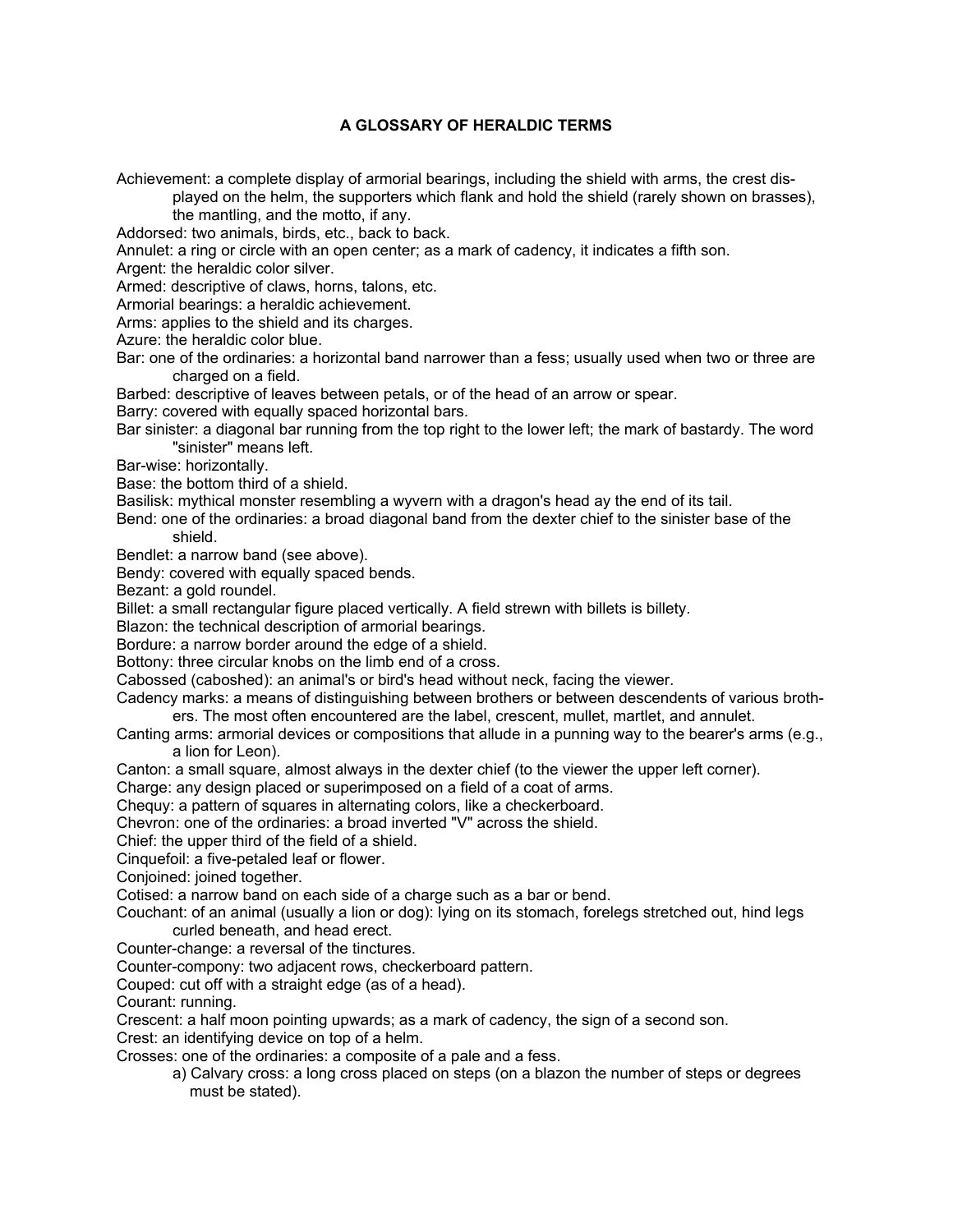b) Cross-crosslet: a cross with each of its limbs crossed.

c) Cross flory: a cross, the ends of which are fleur-de-lis.

d) Cross moline: a cross with limbs splayed at the ends.

e) Cross paty: splayed cross with straight ends.

f) tau cross: a cross that has no upper limb with others slightly splayed.

Crusily: spattered with cross-crosslets.

Dancetty: continuous line of broad zigzags.

Dexter: the right side. When applied to a shield, it refers to that portion which would be to the right for a person carrying it. Thus, it is that portion to the viewer's left.

Diaper: a pattern or design that covers otherwise plain areas of the field or charges.

Differencing: describing various methods of altering a coat of arms to distinguish it from similar arms. Embattled: a battlemented line (also termed crenellated).

Engrailed: a line of semi-circles, points outwards.

Ensign: a square flag.

En soleil: displayed over the rays of a sun.

Erased: cut off raggedly; the jagged ends of a neck, usually of an animal or bird.

Erect: in a vertical or upright position.

Ermine: one of the heraldic furs: white, powdered with black ermine tails.

Escallop: seashell of a scallop pattern.

Escutcheon: a small shield.

Estoille: a five-pointed star with way edges.

Fess: one of the ordinaries: a broad horizontal band across the middle of the field.

Fess point: the point in the center of the shield.

Field: the basic surface of the shield on which are placed the charges. When blazoning, the field is always stated first.

Fitchy: pointed end to the lower limb of a cross.

Fleur-de-lis: the cadency mark of a sixth son.

Fleury: spattered with fleurs-de-lis.

Flory: fleurs-de-lis at the limb ends of a cross.

Foliated: having leaves.

Fret: a mascle interlaced by a bendlet dexter and a bendlet sinister, i.e., a voided diamond with diago nal bands running through it.

Fretty: a field covered by interlaced bendlets and bendlets sinister.

Fusil: an elongated lozenge; a pattern of horizontal fusils is fusilly.

Garb: a wheat sheaf.

Gorget: a collar, chain, etc. round the neck of an animal or bird.

Griffin: a mythical monster: eagle in front, lion behind. The female griffin has wings, the male has none.

Guardant: looking toward the viewer.

Gules: the heraldic color red.

Gyron: a triangular sector of the shield formed by half a bend line and half a fess line meeting in the middle of the field.

Gyronny: the field is divided into eight segments by lines in pale, fess, bend, and bend sinister.

Hauriant: position of a fish in vertical position, head upward.

Helm (helmet): a traditional part of a heraldic achievement.

Impaled: dividing the field vertically into two halves. On a shield, the husband's arms are displayed to the viewer's left, the wife's to the right.

In bend: diagonally.

Indented: continuous line of narrow zigzags.

Inescutcheon: a shield placed as a charge on another shield.

In fess: horizontally, across the center of the field.

In orle: following along the inside edge of a shield.

In pale: centrally, one above the other.

Invected: a line of semi-circles, points inward.

Jessant: issuing from.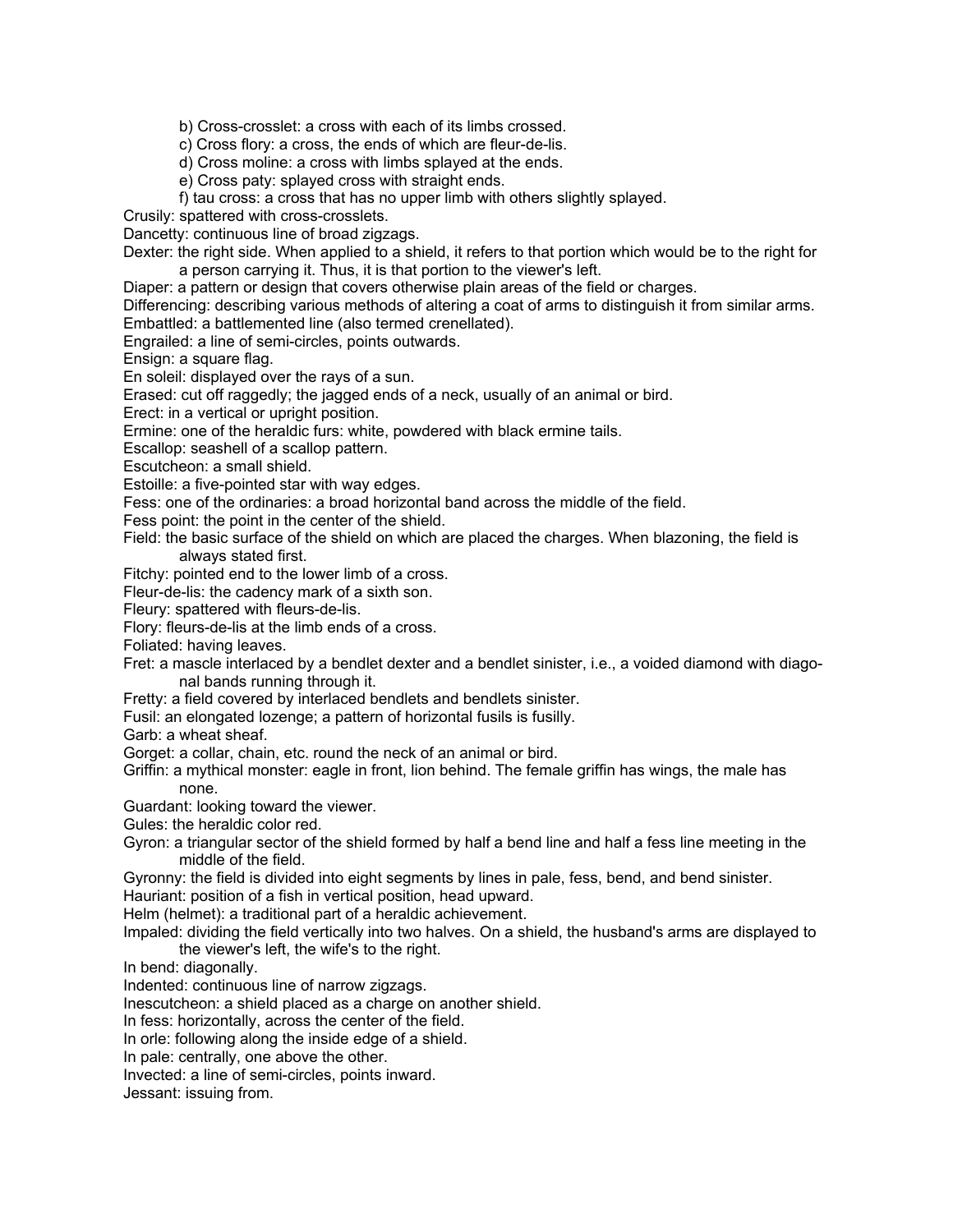Label: horizontal band at the top across other charges, usually with three pendant ribbons. It has been used as a mark of difference. As a cadency mark, it is the sign of an eldest son.

Langued: descriptive of the tongue of an animal or bird.

Lozenge: a diamond-shaped figure.

Lozengy: a field covered with or divided into lozenges.

Luce (lucy): a pike fish.

Mantling: originally a cloth cap worn from the back of the helmet to protect the metal from the sun. It is shown on an achievement as drapery hanging from the helm, falling away on either side of the shield of arms.

Marshalling: combining of more than one coat of arms.

Martlet: a mythical bird without legs, like a martin or swallow. As a mark of cadency, it signifies a fourth son.

Mascle: a lozenge with an open or voided center.

Maunch: a lady's sleeve with a long pendant lappet or cuff.

Membered: descriptive of a bird's legs.

Mullet (molet): a five-pointed star with straight rays. As a mark of cadency, it signifies a third son. The word is derived from Moulette and original meant the rowel of a spur.

Naiant: descriptive of a fish swimming.

Nebuly: curved or wavy lines.

Nimbus: a halo.

Octofoil: a double quatrefoil. A cadency mark for the ninth son.

Ogress: a black roundel.

Or: the heraldic color gold.

Ordinaries: the ten simplest and oldest charges (e.g., chief, fess, pale, bend, chevron, pile, cross, saltire, pall, bar).

Orle: a bordure inside the shield that does not reach the edges.

Pale: one of the ordinaries; a perpendicular band down the middle of the field.

Pall: one of the ordinaries; a T-shaped figure.

Pallet: covered with pales or pallets.

Party: divided, as in party per fess.

Passant: animal in walking position, three paws on the ground, right forepaw raised, head forward, tail curved over the back.

Paty: splayed cross with straight limb ends (also formy)

Pellet: a black roundel.

Per: in the direction of.

Per bend: the field is divided diagonally from top left to bottom right in terms of the viewer.

Per chevron: the field is divided by a chevron.

Per fess: the field is divided horizontally across the center.

Per pale: the shield is divided vertically up the middle.

Per saltire: the shield is divided X-wise.

Pheon: an arrow head with its inner edges engrailed.

Pierced: a charge with a round hole in the center.

Pile: one of the ordinaries: a wedge-shaped figure usually issuing from the top of a shield.

Plate: a silver roundel.

Proper: in natural appearance and color.

Purpure: the heraldic color purple.

Quarterly: divided into four or more sections.

Quatrefoil: a four-petaled leaf or flower.

Queue fourche: having a forked tail.

Raguly: a line in the pattern.

Rampant: an animal depicted erect, one paw on the ground, three paws raised, head forward, and tail erect.

Rampant guardant: the rampant position but with head towards the viewer.

Rampant reguardant: rampant position but with head looking back over the shoulders.